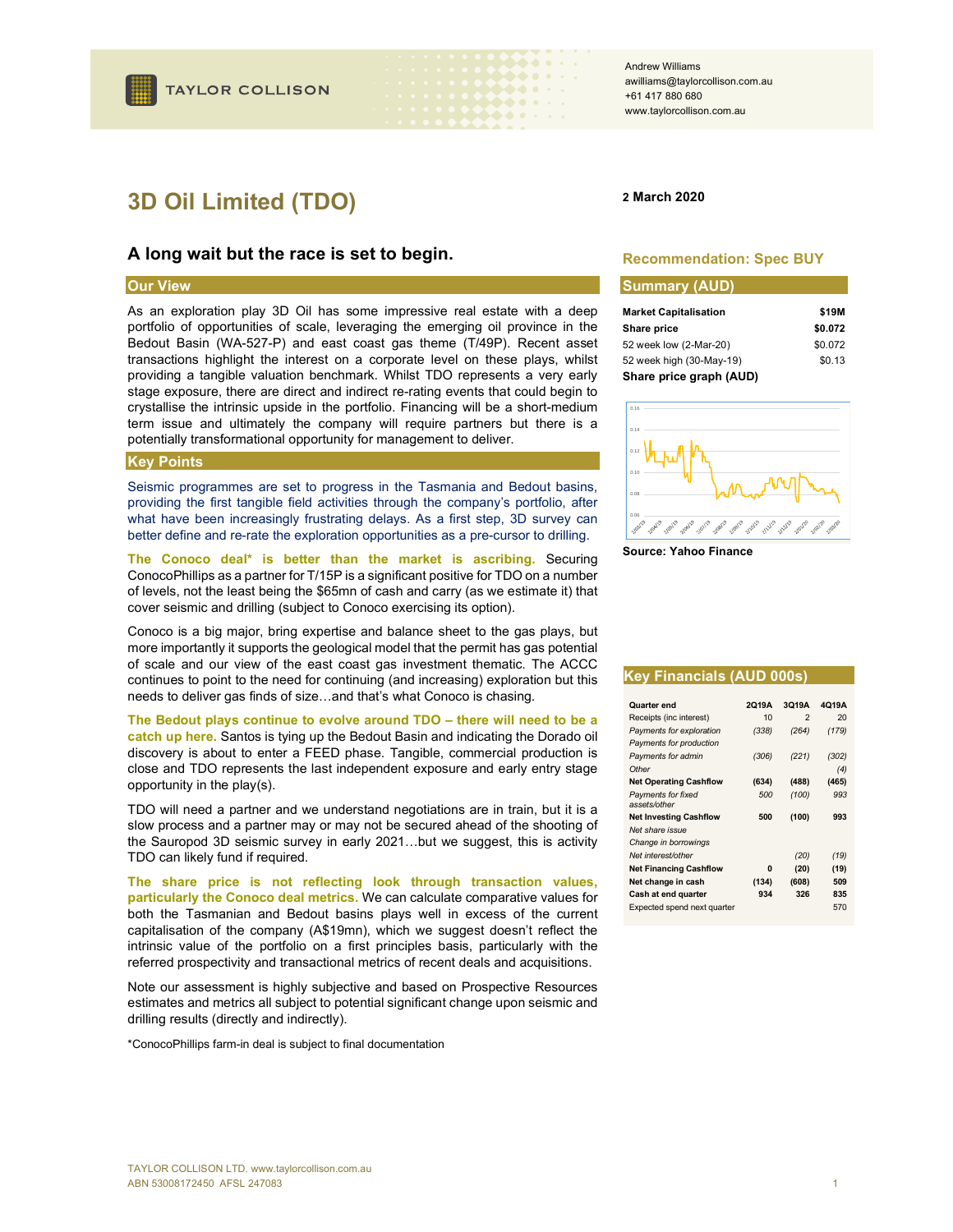## Investment summary

Gas markets in Eastern Australia continue to point to a strong investment thematic based on supply and capital constraints, we think likely to hold gas prices high through the medium to long term. The supply tightness is demonstrated by the progress of LNG import project proposals at key points along the east coast, which will underpin the shift in gas pricing mechanisms…import parity is the likely long-term outcome.

. . . . . . . . . . . . . **Nord and a Mateur** 

The recently released ACCC Gas Statement of Opportunities continues to call for more exploration to avert longer-term gas shortages. Exploration is costly and requires significant financing capability.

Within this context 3D Oil offers an opportunity of transformative scale in its offshore Victorian assets as evidenced by the recently announced farm-in by ConocoPhillips and imminent commencement of first stage work programmes across both its T/49P and VIC/P74 permits.

TDO is not simply a gas play, offering exposure and leverage into the emerging oil (and gas) province in the Bedout Basin (WA-527-P) which it holds at 100% with seismic work expected to commence early in 2021. We highlight and note that the Dorado JV is about to enter the FEED process for a 75-100kbpd oil development that could be sanctioned and in construction before mid-2021. Dorado provides the exploration analogue for the region with look-a-like plays extending into the company's acreage.

At high equity ownership across its portfolio, TDO has leverage to success and importantly financing options via partnering. We would also note that the portfolio has scale attractive enough to attract major domestic and international companies.

The company's assets are early stage exploration assets and must be viewed within that context. Ascribed values are highly subjective but the 3D seismic programmes scheduled over the next 12 months or so, should provide significant validation of the exploration models and re-rating points ahead of any subsequent drilling activity.

Despite delays and slow progress, 3D oil is an inexpensive exposure to the continuously evolving gas play in eastern Australia, emerging oil (and gas) province in the Northern Carnarvon Basin; and these opportunities on a corporate and investment basis are difficult to come by in the sector at the moment.

# It has taken a while but TDO is now on the start line

There's stirrings and some movement in the TDO portfolio. After frustratingly slow progress we can see significant opportunity and activity opening up.

Conoco has stolen a march and implies there's still a big east coast gas game to be played. After divesting its WA production and exploration assets, Conoco Phillips were perhaps hinting at an exit from the country and we suggest at a minimum were indicating that the risk/reward equation for the company in WA was unfavourable. By subsequently farming into T/49P, Conoco has reinforced our view on the strong investment potential of the east coast gas theme and the opportunity of scale that this asset provides. It has been somewhat perplexing as to why this asset has been looked over by industry and the market for quite so long, when the upside potential appears so transformative, but Conoco has we think taken a step ahead of the pack and importantly for TDO, brings expertise and a balance sheet to the exploration and evaluation campaign.

Bedout Basin plays have been somewhat forgotten but developments are now in train which highlights the opportunity TDO brings. Through 2019 Santos (STO.ASX) and its JV partners conducted significant drilling and evaluation programmes, with Santos acquiring more acreage, up to and adjoining TDO's holdings. We note in its 2020 Outlook presentation, STO hope to move to a formal FEED process on a Dorado development in 2Q20 – we suggest that could result in a project sanction by perhaps mid-2021 for a 75-100kbpd oil development. This would be a game changer, positively impacting the economics of exploration future discoveries (lowering the development reserves threshold and capex).

TDO is in the farm-out process and similarly to T/49P we think the WA-527-P permit offers a significant opportunity for existing tenement holders to build a regional footprint across an emerging oil and gas province or perhaps a last chance for new entrants ahead of developments and activity raising the barriers to entry.

Field activity over the next 12 months or so, is restricted to the acquisition of 3D seismic in both areas and whilst that doesn't come with the excitement of drilling, positive results can significantly de-risk and high grade the exploration portfolios in these areas, particularly if they reveal coincident direct hydrocarbon indicators.

The current capitalisation of the company (A\$19mn) certainly doesn't reflect the intrinsic value of the portfolio on a first principles basis, particularly with the referred prospectivity and transactional metrics of recent deals and acquisitions.

We stress that this is a highly subjective assessment and subject to supporting data from seismic and drilling, both directly and indirectly. Upcoming 3D seismic results in particular could deliver some potentially significant re-rating events in the short to medium term.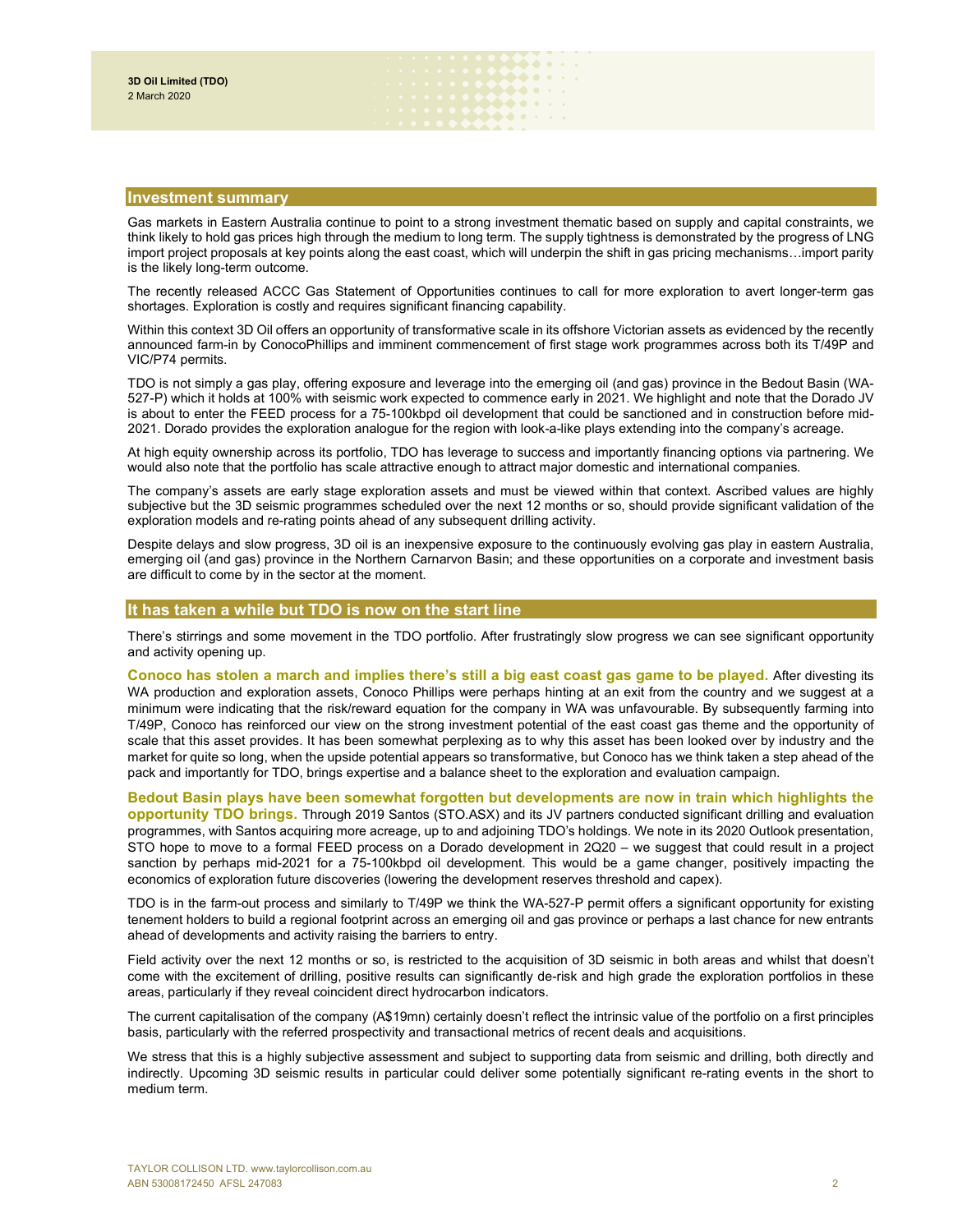## Looking at the assets

The portfolio is now set for activity with 3D seismic programmes set to be shot for T/49P and WA-527-P. Critically this can support a significant re-rating of the assets and set up the drilling phase.

. . . . . . . . . . .  $\bullet\bullet\bullet\bullet\;\cdot\;\cdot$ 

# T/49P (TDO 25%\*) – Farminee secured and now the shooting begins

## \*Subject to completion of farm-out

Securing ConocoPhillips as a partner is a very good outcome for TDO with Conoco able to provide technical depth, resources and financial capacity to the JV and progress work programmes.

Conoco will acquire a 75% interest in T/49P and operatorship of T/49P under the following terms:

- 3D Oil to receive cash payment of A\$5mn as reimbursement of previous costs;
- Conoco will fully fund the acquisition of a (minimum)  $1,580 \text{km}^2$ , 3D seismic survey (Dorrigo Survey) in the permit, which we estimate to be around \$15mn;
- Conoco can then elect to drill an exploration well and fully fund the first US\$30mn of associated costs

Using the reference exchange rate (AUDUSD 0.67) we estimate the value of the farm-in to be around A\$65mn (for 75%)

Fig 1: Location Map showing TDO permit T/49P with a drill ready target in an infrastructure network



the proven gas-condensate fields at Thylacine and La Bella with positive implications for the Leads and Prospects portfolio in T/49P.

Source: Company data.

Seismic acquisition could begin in late 3Q20 with processing and interpretation possibly extending through 1Q21.

T/49P is large, extending over some 4,960km<sup>2</sup> and contains one prospect and six other leads, estimated to contain all interpreted to contain Prospective Resources ranging from 3.0-28.8Tcf (recoverable, unrisked). The Dorrigo 3D survey as planned covers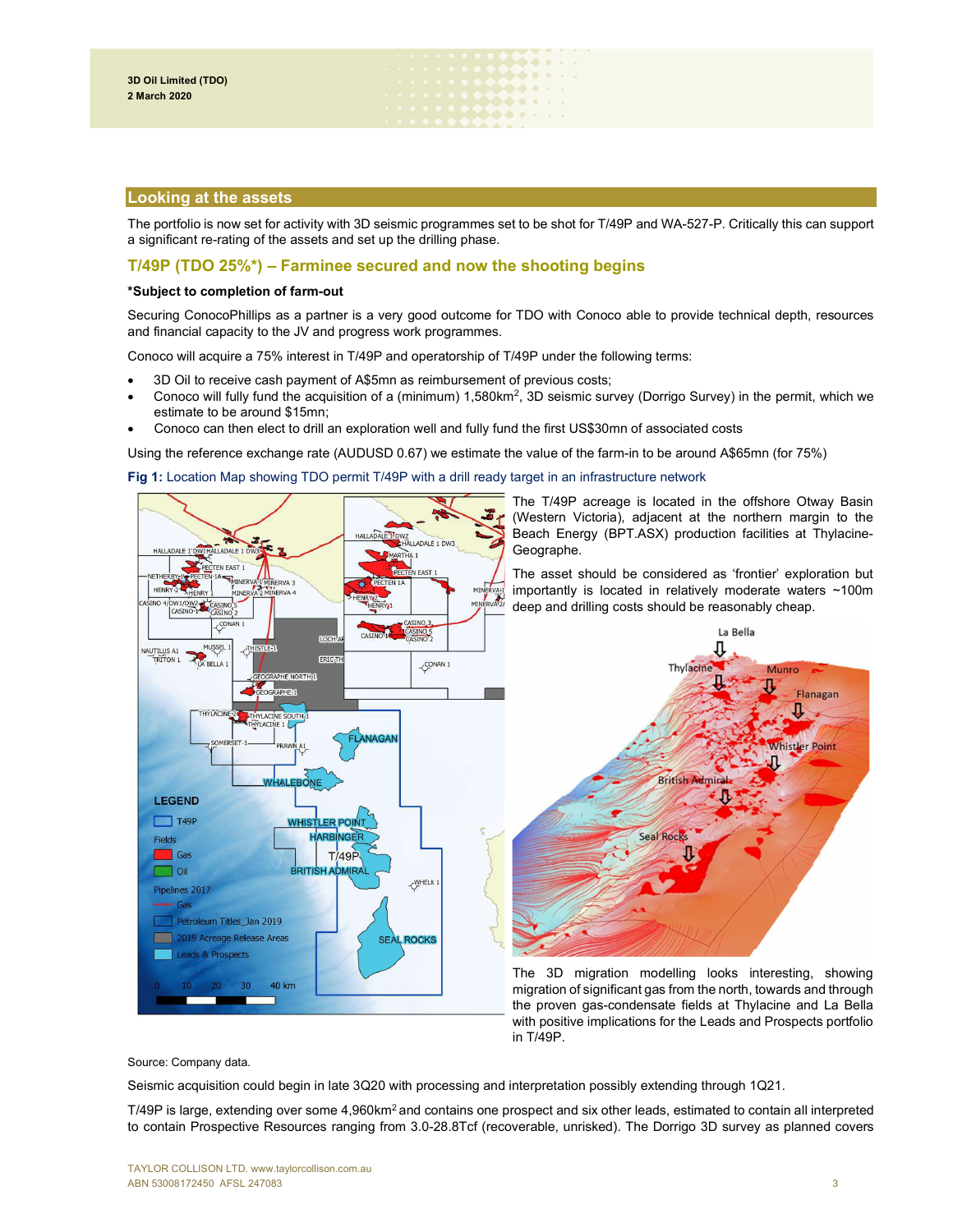~30% of the permit. On any scale it is a major programme which will provide significant definition across the leads and prospects portfolio

**Mara** a ser . . . . . . . . . . . . .

We estimate dry hole costs would be in the order of A\$40mn and covered by the second phase of the fam-out deal. Low drilling costs also point to a low economic threshold.

| <b>Prospect</b>        | Low  | <b>Best</b> | High  |                                                                                                   |
|------------------------|------|-------------|-------|---------------------------------------------------------------------------------------------------|
| Recoverable gas (Tcf)  |      |             |       |                                                                                                   |
| Flanagan               | 0.53 | 1.34        | 2.74  | Prospect (drillable target)                                                                       |
| Munro (part T/49P)     | 0.04 | 0.19        | 0.57  | Lead                                                                                              |
| <b>Whistler Point</b>  | 0.82 | 2.04        | 8.95  | Whistler Point, British Admiral and Seal Rocks leads are to be<br>evaluated by the Dorrigo survey |
| <b>British Admiral</b> | 0.37 | 1.03        | 4.45  |                                                                                                   |
| Seal Rocks             | 0.95 | 4.64        | 10.64 |                                                                                                   |
| Harbinger              | 0.33 | 0.79        | 1.43  |                                                                                                   |
| <b>TOTAL</b>           | 3.04 | 10.03       | 28.77 |                                                                                                   |

Fig 2: T/49P Prospective Resources estimates. It's the scale that's attractive to Conoco

Source: Company data.

We calculate a look-through value for TDO on the Conoco farm-in deal, which we estimate to be A\$65mn of net cash and carry to the company. Conoco will receive 75% of the permit interest upon completion of the transaction, whilst TDO retain 25%. Scaling up the transaction values T/49P (100%) at ~A\$86mn. Stripping back the sunk costs (~A\$5mn) derives a transaction look through directly against the asset of ~A\$80mn (allowing for the US\$ component conversion).

We have used the Beach Energy – O.G Energy Holdings deal as an additional comparative transaction benchmark to back solve the implied 'risk weighting' the farm-in value represents against the resource potential as a measure of reasonableness.

The BPT transaction effectively transferred ~182PJe of 2P liquids rich gas reserves for \$344mn. On a unit of reserves basis this calculates out at ~\$1.90/gje which we suggest is useful as a starting point and apply it to the Flanagan Prospect as the only drillready target in the permit. Discounting the unit transaction price by 75% seems reasonable to reflect developed-producing reserves (BPT deal) versus undiscovered resource potential.

On these assumptions we estimate that the transaction metric asset value (A\$80mn) suggests only a 12% Probability of Success for Flanagan at the 'Best Estimate  $(P_{50})$ ' level of Prospective Resource.

# WA-527-P (TDO 100%\*) – Bedout, bedout, be-dout

The WA-527-P acreage is located some 100km to the north-east of the Dorado-1 oil discovery. Dorado is, in its own right, a game changer for the Bedout Sub-basin, particularly with that discovery heading towards FEED and we suggest a project sanction by before mid-2021.

We shouldn't under-estimate the look-through potential that Dorado has for WA-527-P, particularly with the TDO permit being situated in the same geological setting, on the notional basin margin and channel system that characterises the Dorado and Roc discoveries. We suggest the company's acreage effectively 'captures' this play to the north-east.

The TDO team has identified a potential erosional channel system within the south-west of the acreage offering an analogous trapping mechanism to that which sets up the Dorado discovery

We highlight where the company's acreage sits in relation to the STO portfolio, whose strategy appears to be to dominate the emerging plays on a on a regional basis, basin-wide. TDO is the only small, independent and leveraged exploration exposure to the opportunity set in the basin.

The next logical step for TDO ahead of any drilling commitments is to secure a farm-in partner and we understand discussions with multiple major E&P companies are progressing although the timing of any resolution is somewhat open ended at this stage.

Acquisition of the Sauropod 3D seismic survey is scheduled for 1Q21 with the key aims being to better define the channel system and associated traps; upgrade the Whaleback, Jaubert and Salamander features (to drillable status?), and evaluate the largest of the potential Paeleozoic carbonate features.

TDO currently carries a 'Best Estimate (P50)' level of Prospective Resource of up to 349Mb, which is subject to refinement post the result of the Sauropod survey.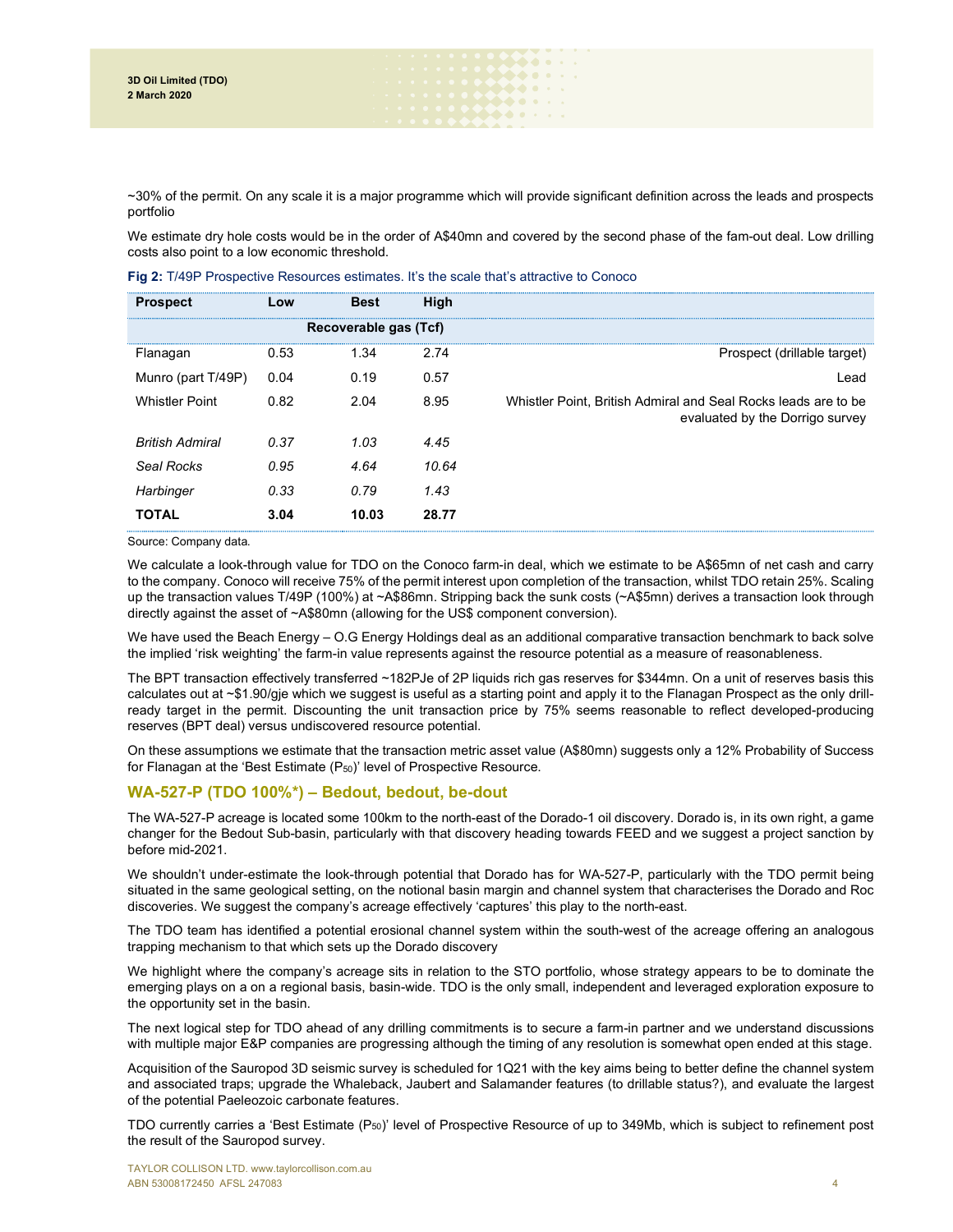

 $\bullet\bullet\bullet\bullet\cdot\cdot$  $\bullet\bullet\bullet\bullet\cdots$ . . . . . .

## Fig 3: Location Map showing TDO permit WA-527-P is on trend



Fig 4: TDO permit WA-527-P in relation to recent STO acreage award...chasing the trend that could extend into TDO's area.

The WA-527-P permit is an early stage exploration phase and does not currently contain any drill ready prospects.

However, the company has identified 15 leads across the permit and completed a Prospective Resource estimate across the three that will be the focus of the upcoming 510km<sup>2</sup> Sauropod 3D-seismic survey.

We cannot definitively posit the success or characteristics of the Dorado discovery into the TDO permit at this time but with acreage along trend and a potentially defining 3D seismic survey to be acquired, we see TDO as a strongly leveraged exposure into an emerging oil and gas province.

## TAYLOR COLLISON LTD. www.taylorcollison.com.au ABN 53008172450 AFSL 247083 55 September 2021 12:30 September 2021 12:30 September 2021 12:30 September 2021 1 Source: Company data.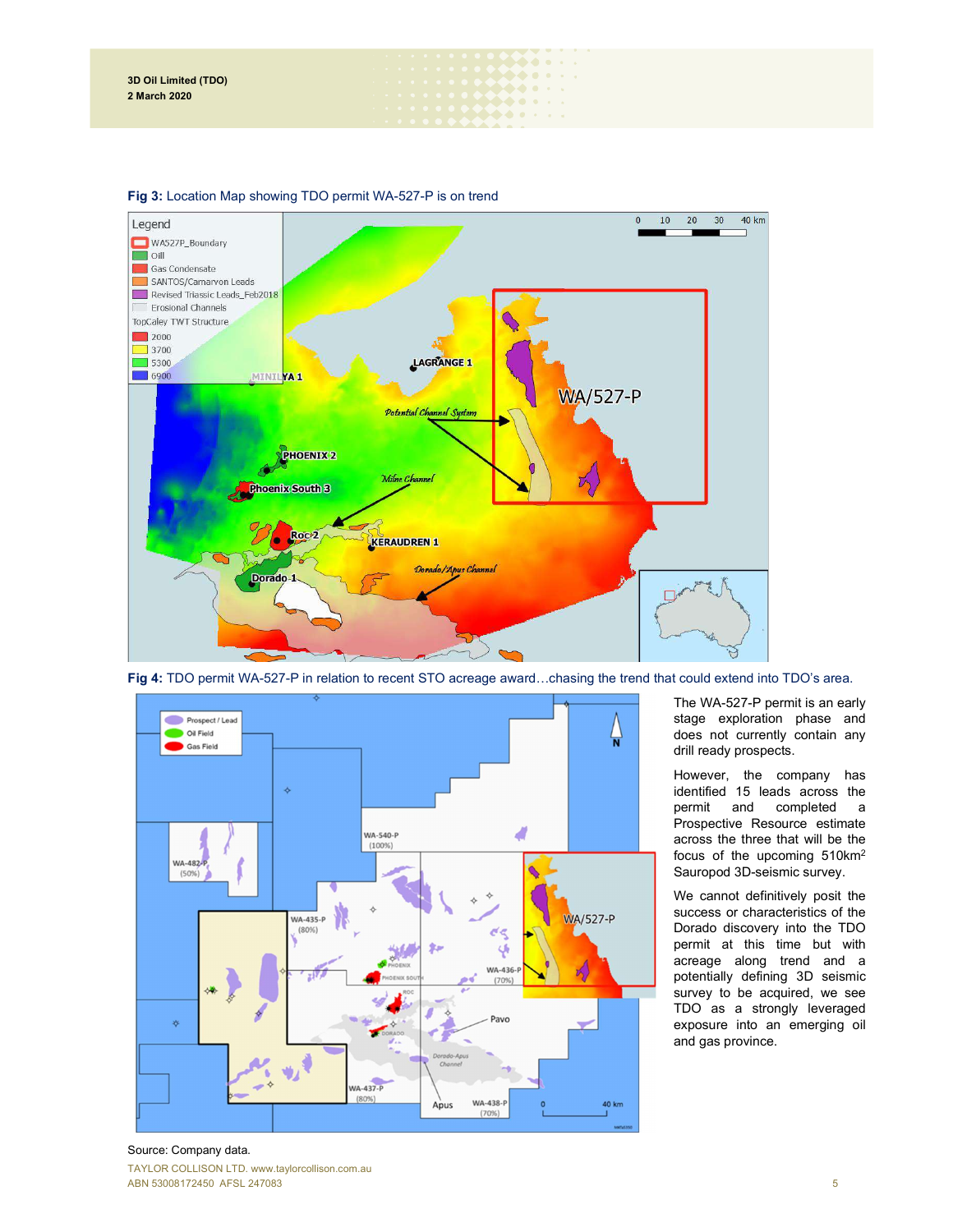These resource estimates are based on relatively sparse existing seismic coverage and will be subject to revision post the acquisition of new data, so should be considered as containing a significant error margin at this stage but the magnitude provides significant economic margin.

Figure 5: WA-527-P Prospective Resources estimate – recoverable oil (Mb)

| <b>Prospect</b> | Low | <b>Best</b> | High  |       |
|-----------------|-----|-------------|-------|-------|
| Salamander      |     | 191         | 713   | l ead |
| Jaubert         | 17  | 72          | 205   | l ead |
| Whaleback       | 16  | 87          | 219   | l ead |
| TOTAL           | 90  | 349         | 1,138 |       |

Source: Company data.

Ascribing a notional value to this asset is highly subjective. We choose to benchmark against the pricing metrics used by STO on Dorado as part of the Quadrant Energy transaction, when Dorado had been discovered but was still associated with significant appraisal risk. We view those metrics as providing a closer like-like base to WA-527-P which is 'pre-discovery'.

The potential contingent payments agreed at the time suggested a unit rate of ~A\$2.00/b, which given the early stage nature of TDO's asset is a reasonable starting point.

Similar to our methodology on T/49P, we do not apply a unit metric across the whole Prospective Resource portfolio using only the Salamander lead, being the most obvious candidate for a well.

We calculate the risk weighted look-through value of WA-527-P to be around \$38mn and note the value could be positively impacted by the results of the upcoming Sauropod 3D seismic survey, particularly if it reveals coincident direct hydrocarbon indicators in a similar fashion to Dorado as the play analogue.

Additionally, we understand STO are keen to expand and accelerate the development potential of its acreage here with more 3D seismic planned for 2020 and up to three exploration wells in 2021. On success, STO could have a series of independent FPSO developments, producing liquids only, whilst re-injecting any gas for later production, perhaps as a greater combined project.

The current capitalisation of the company (A\$19mn) certainly doesn't reflect the intrinsic value of the portfolio on a first principles basis, particularly with the referred prospectivity and transactional metrics of recent deals and acquisitions.